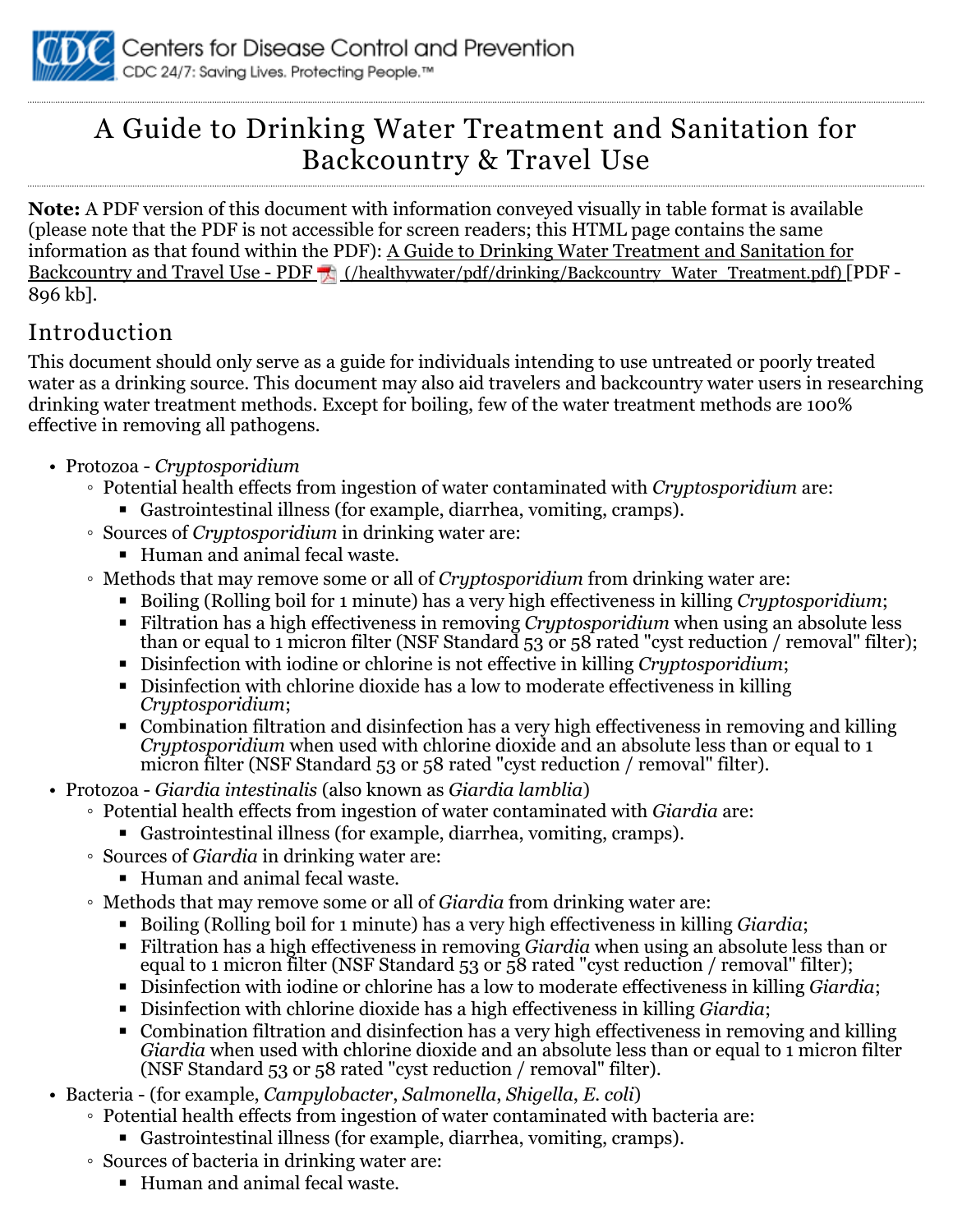- Methods that may remove some or all of bacteria from drinking water are:
	- Boiling (Rolling boil for 1 minute) has a very high effectiveness in killing bacteria;
	- Filtration has a moderate effectiveness in removing bacteria when using an absolute less than or equal to 0.3 micron filter;
	- Disinfection with iodine or chlorine has a high effectiveness in killing bacteria;
	- Disinfection with chlorine dioxide has a high effectiveness in killing bacteria;
	- Combination filtration and disinfection has a very high effectiveness in removing and killing bacteria when used with iodine, chlorine, or chlorine dioxide and an absolute less than or equal to 0.3 micron filter (NSF Standard 53 or 58 rated "cyst reduction / removal" filter).
- Viruses (for example, enterovirus, hepatitis A, norovirus, rotavirus)
	- Potential health effects from ingestion of water contaminated with viruses are:
		- Gastrointestinal illness (for example, diarrhea, vomiting, cramps), hepatitis, meningitis.
	- Sources of viruses in drinking water are:
		- Human and animal fecal waste.
	- Methods that may remove some or all of viruses from drinking water are:
		- Boiling (Rolling boil for 1 minute minimum) has a very high effectiveness in killing viruses;
		- Filtration is not effective in removing viruses:
		- Disinfection with iodine or chlorine has a high effectiveness in killing viruses;
		- Disinfection with chlorine dioxide has a high effectiveness in killing viruses;
		- Disinfection has a high effectiveness in killing viruses when used with iodine, chlorine, or chlorine dioxide.

## Things to Remember

Please remember that:

- Boiling can be used as a pathogen reduction method that should kill all pathogens. Water should be brought to a rolling boil for 1 minute. At altitudes greater than 6,562 feet (greater than 2000 meters), you should boil water for 3 minutes.
- Filtration can be used as a pathogen reduction method against most microorganisms, depending on the pore size of the filter, amount of the contaminant, particle size of the contaminant, and charge of the contaminant particle. Manufacturer's instructions must be followed. More information on selecting an appropriate water filter can be found at <u>http://www.cdc.gov/crypto/gen\_info/filters.html</u> (/crypto/gen\_info/filters.html) . Only filters that contain a chemical disinfectant matrix will be effective against some viruses.
- Disinfection can be used as a pathogen reduction method against microorganisms. However, contact time, disinfectant concentration, water temperature, water turbidity (cloudiness), water pH, and many other factors can impact the effectiveness of chemical disinfection. The length of time and concentration of disinfectant varies by manufacturer and effectiveness of pathogen reduction depends on the product. Depending on these factors, 100% effectiveness may not be achieved. Manufacturer's instructions must be followed.
- If boiling water is not possible, a combination of filtration and chemical disinfection is the most effective pathogen reduction method in drinking water for backcountry or travel use. Manufacturer's instructions must be followed.

Other treatment methods can be effective against some of the above pathogens:

- Ultraviolet Light (UV Light) can be used as a pathogen reduction method against some microorganisms. The technology requires effective prefiltering due to its dependence on low water turbidity (cloudiness), the correct power delivery, and correct contact times to achieve maximum pathogen reduction. UV might be an effective method in pathogen reduction in backcountry water; there is a lack of independent testing data available on specific systems. Manufacturer's instructions must be followed.
- MIOX® systems use a salt solution to create mixed oxidants, primarily chlorine. Chlorine has a low to moderate effectiveness in killing Giardia, and a high effectiveness in killing bacteria and viruses. Manufacturer's instructions must be followed.